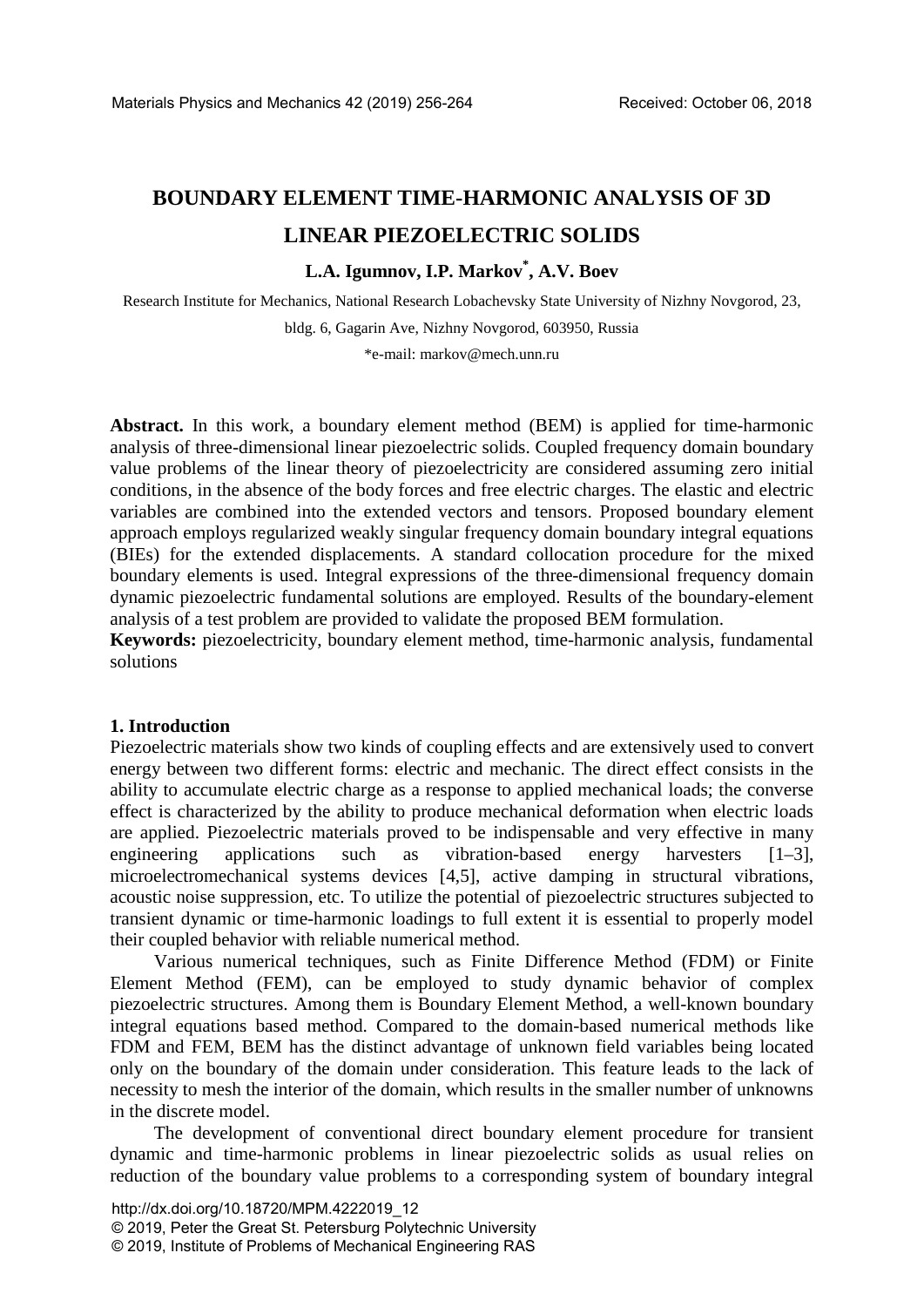equations with utilization of the reciprocal theorem and fundamental solutions. It is known, that the dynamic fundamental solutions and the corresponding stress fields for generally anisotropic piezoelectric materials are not available in the closed-form expressions. Various approaches for numerical and semi-analytical treatment of the static anisotropic elastic and piezoelectric fundamental solutions were proposed (e.g. [6–13]). Review of the available scientific literature reveals only a few BEM implementations concerning time-harmonic analysis for piezoelectric solids [14–18] including those based on Dual Reciprocity approach, which utilizes only the static fundamental solution.

In this paper, a formulation of the frequency domain direct boundary element approach is present and applied for the time-harmonic analysis of three-dimensional (3D) homogeneous anisotropic and linear piezoelectric solids. The boundary integral equations are regularized employing the static part of the fundamental solution. The frequency domain displacement fundamental solutions for linear piezoelectric material are expressed in an integral form. Mixed boundary elements and standard collocation procedure are used for the spatial discretization. The versatility and reliability of the proposed formulation is demonstrated by numerical examples for piezoelectric solid under complex electro-mechanical loading. The obtained boundary element results are compared with those obtained by a finite element method.

#### **2. Problem statement**

Consider a three-dimensional homogeneous finite anisotropic and piezoelectric solid  $\Omega \in R^3$ with smooth boundary  $\Gamma = \partial \Omega$ . Piezoelectric linear constitutive equations are given as follows [19,20]:

$$
\sigma_{ij} = C_{ijkl}^E s_{kl} - e_{ijk} E_k, \ \ i, j, k, l = \overline{1,3}, \tag{1}
$$

$$
D_i = e_{ikl} s_{kl} + \varepsilon_{ik} E_k, \tag{2}
$$

where  $\sigma_{ij}$  is the stress tensor,  $D_i$  are the electric displacements,  $s_{kl}$  is the strain tensor and  $E_k$ is the electric field. The tensors  $C_{ijkl}^E$ ,  $e_{ijk}$  and  $\varepsilon_{ik}$  denote, respectively, the elastic stiffness constants, the piezoelectric coupling coefficients and the dielectric properties.

For the generally anisotropic piezoelectric material, the following symmetry conditions are satisfied:

$$
C_{ijkl}^E = C_{klij}^E = C_{jikl}^E = C_{ijlk}^E,\tag{3}
$$

$$
e_{ijk} = e_{ikj}, \tag{4}
$$

 $\varepsilon_{ij} = \varepsilon_{ji}.$  (5)

Applying the quasi-electrostatic assumption, the strain – displacement and the electric field – electric potential relationships are written as

$$
s_{ij} = \frac{1}{2} (u_{i,j} + u_{j,i}),
$$
\n(6)

$$
E_i = -\phi_{i},\tag{7}
$$

where  $u_i$  are the elastic displacements and  $\varphi$  is the electric potential.

In the absence of applied volume forces and free electrical charges the equilibrium equations and the electrical balance equations (the electrostatic equations) in the time domain are given as follows

$$
\sigma_{ij,j} = \rho \ddot{u}_i,\tag{8}
$$

$$
D_{i,i} = 0,\tag{9}
$$

where  $\rho$  is the mass density.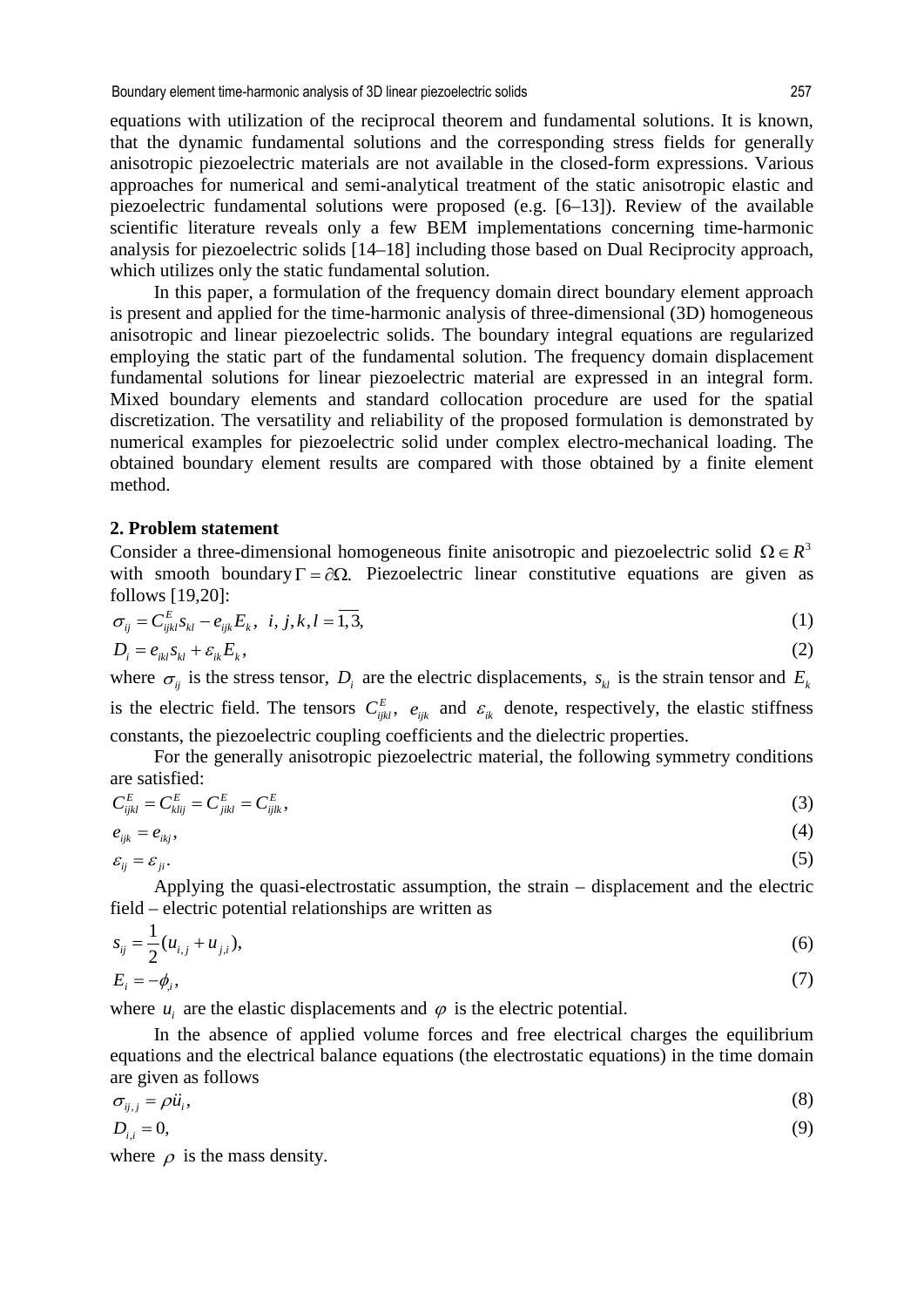It is practical to combine the elastic and electric variables into the extended vectors and matrices using the extended notation [6] as follows

$$
U_k = \begin{cases} u_k, k = \overline{1,3}, \\ \phi, k = 4, \end{cases}
$$
 (10)

$$
S_{kl} = \begin{cases} s_{kl}, & k, l = \overline{1,3}, \\ -E_l, k = 4, l = \overline{1,3}, \end{cases}
$$
(11)

$$
\Sigma_{ij} = \begin{cases} \sigma_{ij}, i, j = \overline{1,3}, \\ D_i, i = \overline{1,3}, j = 4, \end{cases}
$$
\n(12)

$$
C_{ijkl} = \begin{cases} C_{ijkl}^{E}, i, j, k, l = \overline{1, 3}, \\ e_{lij}, i, l, j = \overline{1, 3}, k = 4, \\ e_{ikl}, i, l, k = \overline{1, 3}, j = 4, \\ -\varepsilon_{il}, i, l = \overline{1, 3}, k, j = 4. \end{cases}
$$
(13)

Considering the symmetry conditions  $(3) - (5)$  we can write the following relationship for the extended piezoelectricity matrix  $C_{ijk}$ :

$$
C_{ijkl} = C_{lkji}.\tag{14}
$$

Taking into account the extended notation  $(10) - (13)$  we rewrite the time-domain equations of motion of a linear piezoelectric solid in a simplified form in terms of the extended displacements:

$$
C_{ijkl}U_{k,il} = \rho \delta_{jk}^* \ddot{U}_k, \ i, l = \overline{1,3}, \quad j, k = \overline{1,4}, \tag{15}
$$

$$
\delta_{jk}^* = \begin{cases} \delta_{jk}, j, k = \overline{1,3}, \\ 0, \text{ otherwise.} \end{cases}
$$
 (16)

We consider vanishing initial conditions and the following boundary conditions:

$$
U_i(\mathbf{x},t) = \dot{U}_i(\mathbf{x},t) = 0, \, t \le 0,\tag{17}
$$

$$
U_i(\mathbf{x},t) = U_i^*(\mathbf{x},t), \ \mathbf{x} \in \Gamma_U,\tag{18}
$$

$$
T_i(\mathbf{x},t) = T_i^*(\mathbf{x},t), \ \mathbf{x} \in \Gamma_T,\tag{19}
$$

where  $\Gamma_{U}$  is the part of  $\Gamma$  on which the extended displacements  $U_{i}(\mathbf{x},t)$  have the prescribed values  $U_i^*$  and  $\Gamma_T$  is the part of  $\Gamma$  on which the extended tractions  $T_k$ :

$$
T_k = \begin{cases} t_k = \sigma_{ik} n_k, \ k = \overline{1, 3}, \\ D_n = D_i n_i, k = 4, \end{cases}
$$
 (20)

have the prescribed values  $T_i^*$  with  $n_i$  being the outward unit normal vector.

For the prescribed frequency  $\omega$  and zero initial conditions (17), we rewrite the governing equations (15) and boundary conditions  $(18) - (19)$  in the frequency domain:

$$
C_{ijkl}\overline{U}_{k,il} + \rho \omega^2 \delta_{jk}^* \overline{U}_k = 0, \ i, l = \overline{1,3}, \ j, k = \overline{1,4}, \tag{21}
$$

$$
\overline{U}_i(\mathbf{x},\omega) = \overline{U}_i^*(\mathbf{x},\omega), \ \mathbf{x} \in \Gamma_U,\tag{22}
$$

$$
\overline{T}_i(\mathbf{x}, \omega) = \overline{T}_i^*(\mathbf{x}, \omega), \ \mathbf{x} \in \Gamma_T,\tag{23}
$$

where overbar denotes a variable in the frequency domain.

#### **3. BEM formulation**

In the present work, we use the frequency domain direct BEM approach to solve the linear boundary-value problem defined in equations (21) – (23). To solve the prescribed boundary-value problem first it is needed to be reformulated as boundary integral equations. For the extended displacement in the frequency domain, the following system of non-strongly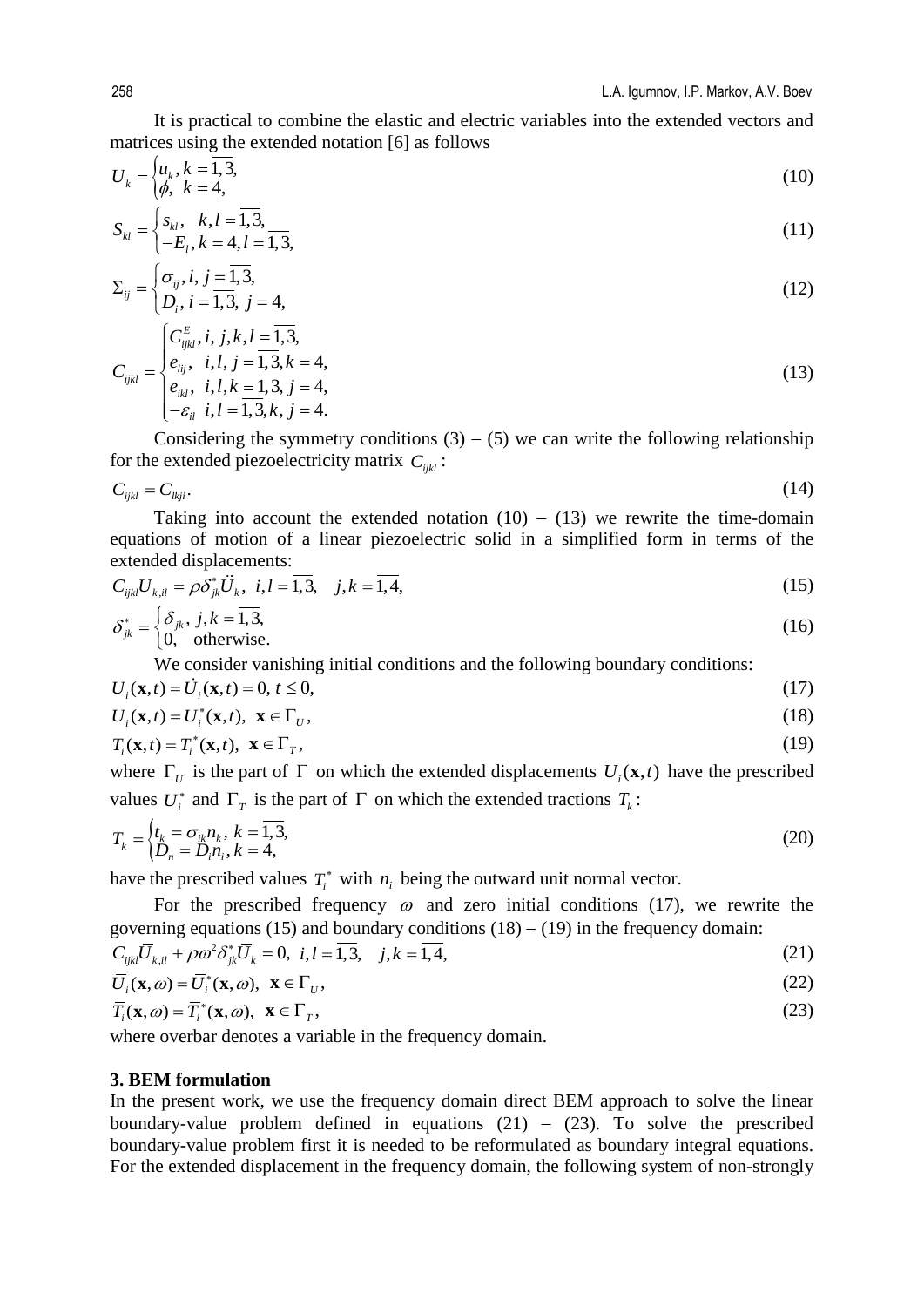singular BIEs can be obtained using the static singular part of the piezoelectric traction fundamental solution:

$$
\int_{\Gamma} \left[ \overline{U}_{k}(\mathbf{y}, \omega) \overline{h}_{jk}(\mathbf{y}, \mathbf{x}, \omega) - \overline{U}_{k}(\mathbf{x}, \omega) h_{jk}^{S}(\mathbf{y}, \mathbf{x}, \omega) \right] d\Gamma(\mathbf{y}) - \int_{\Gamma} \overline{T}_{k}(\mathbf{y}, \omega) \overline{g}_{jk}(\mathbf{y}, \mathbf{x}, \omega) d\Gamma(\mathbf{y}) = 0, \tag{24}
$$

where  $\overline{g}_{jk}$ ,  $\overline{h}_{jk}$  and  $h_{jk}^s$  are the frequency domain dynamic piezoelectric extended displacement and traction fundamental solutions and the static part of traction fundamental solution, respectively;  $\mathbf{x} \in \Gamma$  is the source point and **v** is the field point. All integrals in the regularized boundary integral equations (24) have the  $O(1/r)$  singularity.

For numerical solving the BIEs (24), we follow the standard boundary element procedure and start with the discretization of the boundary Γ. Geometry of the boundary is approximated with the quadrangular boundary elements with quadratic shape functions. To describe the behavior of the extended displacements and tractions on the boundary elements we implement the mixed representation approach: for the displacements, linear interpolation functions are adopted and tractions are approximated by constant functions. After collocation procedure a system of complex-valued linear algebraic equations is obtained for the prescribed frequency  $\omega$ :

$$
\left[ \overline{\mathbf{A}}(\omega) \right] \left\{ \overline{\mathbf{p}}(\omega) \right\} = \left\{ \overline{\mathbf{f}}(\omega) \right\},\tag{25}
$$

where  $\left[\overline{\mathbf{A}}(\omega)\right]$  is the rearranged system matrix according to the boundary conditions,  $\left\{\overline{\mathbf{f}}(\omega)\right\}$ and  $\{\bar{\mathbf{p}}(\omega)\}\$ are the vectors, containing the known and unknown boundary data.

#### **4. Frequency domain piezoelectric fundamental solutions**

For homogeneous generally anisotropic linear piezoelectric solids, dynamic fundamental solutions are not available in an explicit form. Representations of the fundamental solutions in the frequency domain can be separated into singular (static, denoted with superscript "*S*") and regular (dynamic, denoted with superscript "*D*") parts as

$$
\overline{g}_{ij}(\mathbf{y}, \mathbf{x}, \omega) = \overline{g}_{ij}(\mathbf{r}, \omega) = g_{ij}^{S}(\mathbf{r}) + \overline{g}_{ij}^{D}(\mathbf{r}, \omega),
$$
\n(26)

$$
\overline{h}_{ij}(\mathbf{y}, \mathbf{x}, \omega) = \overline{h}_{ij}(\mathbf{r}, \omega) = h_{ij}^{S}(\mathbf{r}) + \overline{h}_{ij}^{D}(\mathbf{r}, \omega),
$$
\n(27)

with  $\mathbf{r} = \mathbf{y} - \mathbf{x}$ ,  $r = |\mathbf{r}|$ .

Using the approach based on the application of the Radon transform [21,22] the expressions for the dynamic and static parts of the piezoelectric displacement fundamental solutions are given as follows [11]:

$$
\overline{g}_{jp}^{D}(\mathbf{r},\omega) = \frac{i}{8\pi^2} \int_{\substack{|\mathbf{n}|=1\\ \mathbf{n} \cdot \mathbf{r}>0}} \frac{\sum_{m=1}^{Q} k_m \overline{P}_{jp}^m(\mathbf{n})}{\rho c_m^2} e^{ik_m|\mathbf{n} \cdot \mathbf{r}|} dS(\mathbf{n}), \quad j, p = \overline{1,4}, \tag{28}
$$

$$
g_{jp}^S(\mathbf{r}) = \frac{1}{8\pi^2 r} \int_{|\mathbf{d}|=1} \Gamma_{jp}^{-1}(\mathbf{d}) dL(\mathbf{d}),
$$
\n(29)

here

 $\sqrt{ }$ 

$$
\overline{P}_{jp}^{m} = \begin{cases}\nP_{jp}^{m}, & j, p = \overline{1,3}, \\
-\frac{\Gamma_{k4}P_{jk}^{m}}{\Gamma_{44}}, & j = \overline{1,3}, p = 4, \\
\frac{\Gamma_{4k}P_{kl}^{m}\Gamma_{l4}}{\Gamma_{44}^{2}}, & j = p = 4,\n\end{cases}
$$
\n(30)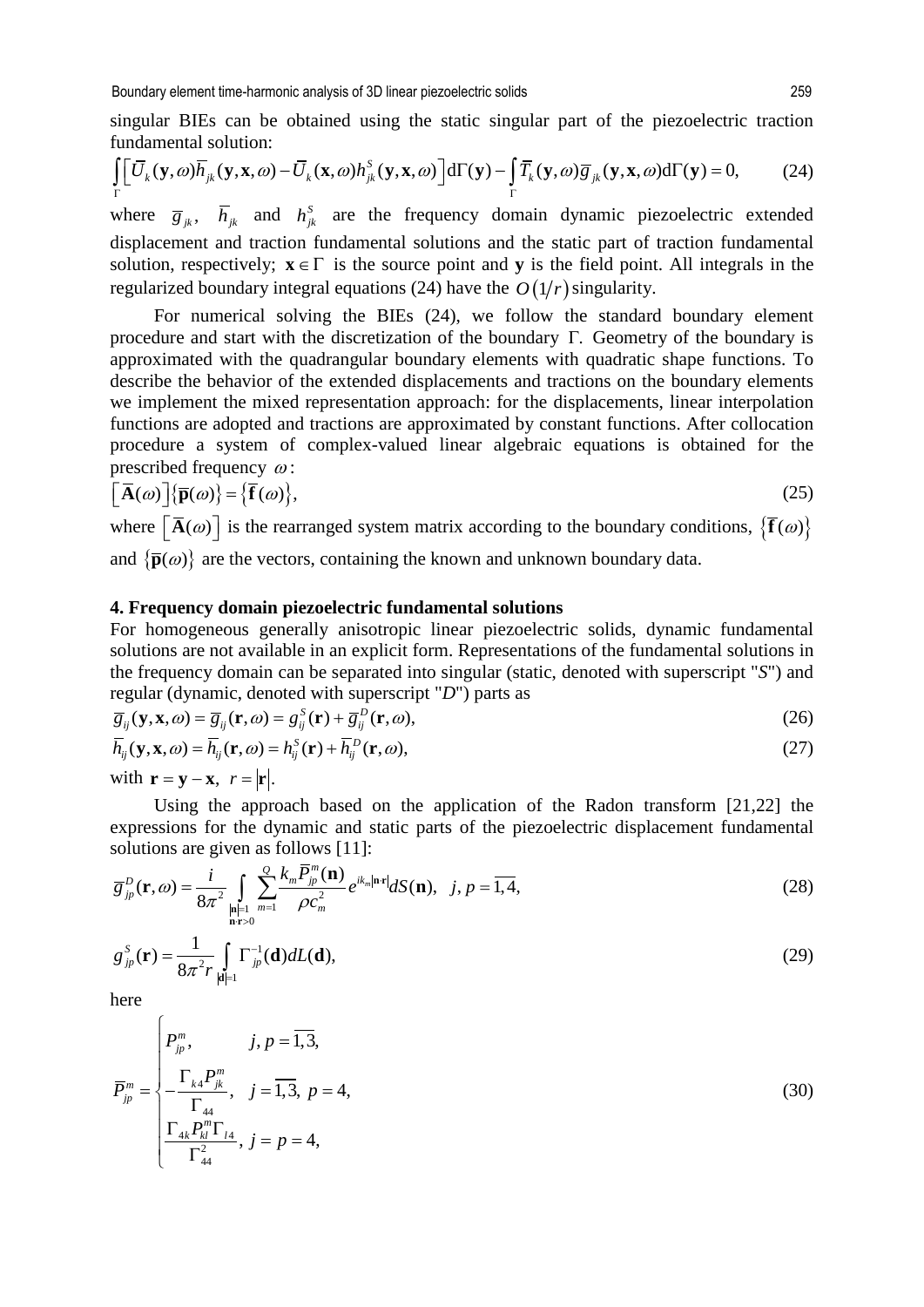260 L.A. Igumnov, I.P. Markov, A.V. Boev

$$
P_{jp}^m = \frac{A_{jp}^m}{A_{ii}^m}, \quad A_{jp}^m = \text{adj}\Big(L_{jp} - \rho c_m^2 \delta_{jp}\Big), \quad L_{jp}(\mathbf{n}) = \Gamma_{jp}(\mathbf{n}) - \frac{\Gamma_{j4}(\mathbf{n})\Gamma_{4p}(\mathbf{n})}{\Gamma_{44}(\mathbf{n})},\tag{31}
$$

$$
c_m = \sqrt{\frac{\lambda_m}{\rho}}, \quad k_m = \frac{\omega}{c_m}, \quad \Gamma_{ij}(\mathbf{d}) = C_{kijl} d_k d_l, \quad \Gamma_{ij}(\mathbf{n}) = C_{kijl} n_k n_l,
$$
\n(32)

where  $\lambda_m$  are the *Q* distinct eigenvalues of  $L_p$ .

The variables involved in the definition of domains of integration (see Fig. 1), i.e. a half of a unit sphere for the dynamic part and a unit circumference for the static part are defined as follows:

$$
dL(\mathbf{d}(\varphi)) \in D^{S} = \{0 \le \varphi \le 2\pi\}, \quad dS\left(\mathbf{n}(b,\varphi)\right) \in D^{D} = \{0 \le b \le 1; 0 \le \varphi \le 2\pi\},\tag{33}
$$

$$
\mathbf{n}(b,\varphi) = \sqrt{1-b^2}\mathbf{d} + b\mathbf{e}, \ \mathbf{e} = \mathbf{r}/r, \ \mathbf{e} = [e_1, e_2, e_3], \tag{34}
$$

$$
\mathbf{d}(\varphi) = \frac{\left[e_2 \cos \varphi + e_1 e_3 \sin \varphi, -e_1 \cos \varphi + e_2 e_3 \sin \varphi, -\left(1 - e_3^2\right) \sin \varphi\right]}{\sqrt{1 - e_3^2}}.
$$
(35)



**Fig. 1.** Geometry of **r**, **e**, **n** and **d**

For the unit normal vector to the boundary  $n_i(y)$  at the field point **y**, the piezoelectric traction fundamental solutions are defined by  $\overline{h}_{jp}(\mathbf{y}, \mathbf{x}, \omega) = C_{ijkl} \overline{g}_{kp,l}(\mathbf{y}, \mathbf{x}, \omega) n_i(\mathbf{y}), \quad j, p = \overline{1, 4}.$ (36)

#### **5. Numerical example**

Our test model involves rectangular piezoelectric solid as shown in Fig. 2. The solid is clamped at  $x_3 = 0$  m. On the surface  $x_2 = 0.2$  m the electric potential is assumed to be zero. Two cases of harmonic excitation on the surface  $x_3 = 1 \text{ m}$  is considered: traction  $t_3 = -1 \cdot 10^9$  Pa and electric potential  $\phi = 0$  V (case A), traction  $t_3 = -1 \cdot 10^9$  Pa and electric displacements  $D_n = 1 \text{ C/m}^2$  (case B). Other surfaces are free of the extended tractions. For both loading cases, two frequencies are considered:  $\omega_1 = 10000 \text{ rad/s}$  and  $\omega_2 = 20000 \text{ rad/s}$ .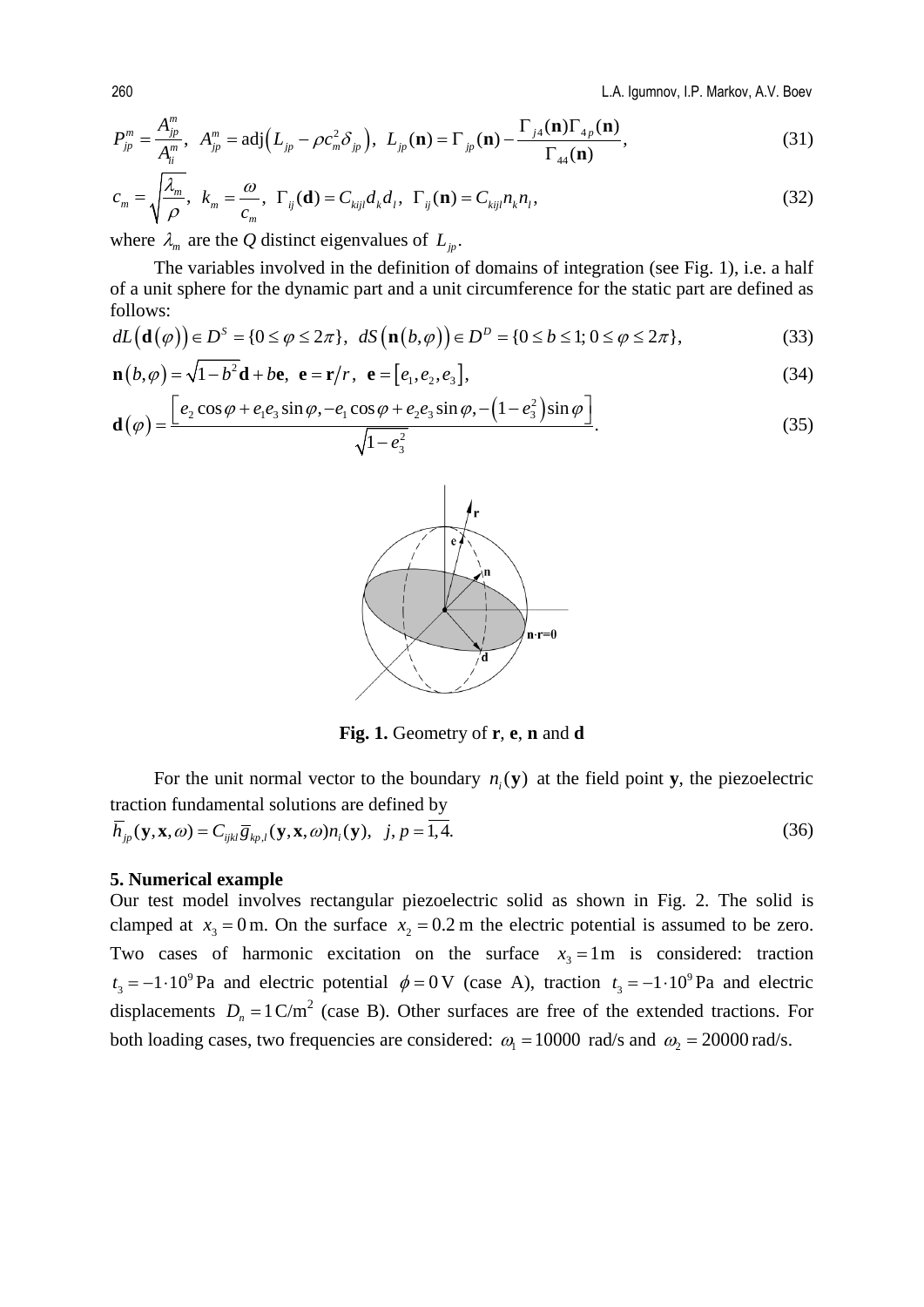

PVDF is chosen as a piezoelectric material, which has the mass density  $\rho = 1780 \text{ kg/m}^3$ and the following material parameters:

$$
\mathbf{C}^{E} = \begin{bmatrix} 238 & 3.98 & 2.19 & 0 & 0 & 0 \\ 3.98 & 23.6 & 1.92 & 0 & 0 & 0 \\ 2.19 & 1.92 & 10.6 & 0 & 0 & 0 \\ 0 & 0 & 0 & 2.15 & 0 & 0 \\ 0 & 0 & 0 & 0 & 4.4 & 0 \\ 0 & 0 & 0 & 0 & 0 & 6.43 \end{bmatrix} \text{GPa},
$$
(37)  
\n
$$
\mathbf{\varepsilon} = \begin{bmatrix} 1.1068 & 0 & 0 \\ 0 & 1.0607 & 0 \\ 0 & 0 & 1.0607 \end{bmatrix} \cdot 10^{-10} \text{ C/Vm},
$$
(38)  
\n
$$
\mathbf{e} = \begin{bmatrix} 0 & 0 & 0 & 0 & -0.010 \\ 0 & 0 & 0 & -0.01 & 0 \\ -0.13 & -0.14 & -0.28 & 0 & 0 & 0 \end{bmatrix} \text{C/m}^{2}.
$$
(39)

The solid is uniformly meshed with 1408 boundary elements in total. For loading case A, Figs.  $3 - 6$  and for loading case B, Figs.  $7 - 10$  show a comparison of the obtained BEM solutions and results of FEM analyses for the displacements  $u_2$  and  $u_3$ , electric potential  $\phi$  and electric displacements  $D_n$ . Results for the  $u_2$ ,  $u_3$   $\phi$  are calculated along the line  $(0.1, 0, x_3)$  and for the  $D_n$  along the line  $(0.1, 0.2, x_3)$ .



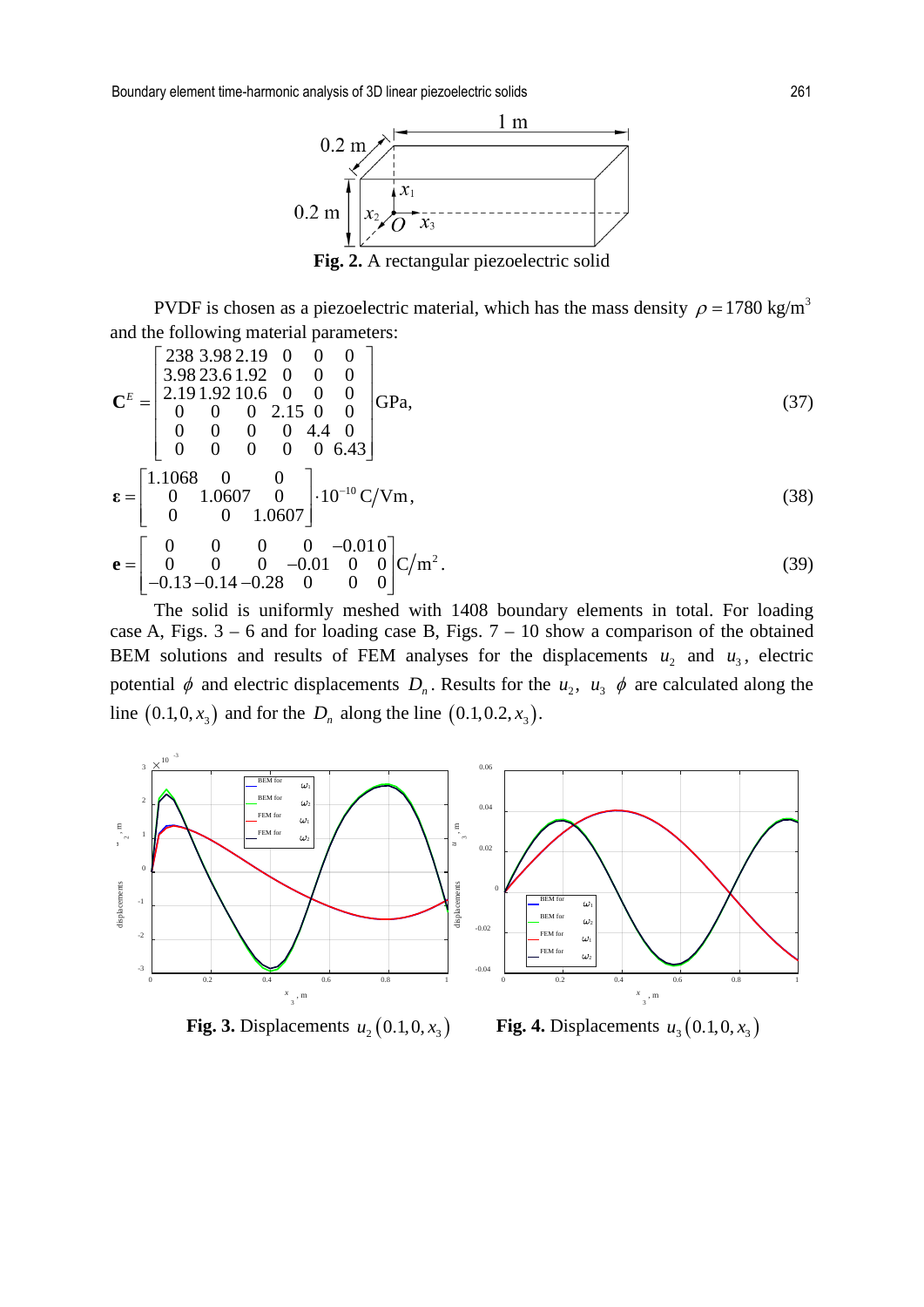

 **Fig. 5.** Electric potential  $\phi(0.1,0,x)$  **Fig. 6.** Electric displacements  $D_{n}(0.1,0.2,x)$ 



**Fig. 7.** Displacements  $u_2(0.1, 0, x_3)$  **Fig. 8.** Displacements  $u_3(0.1, 0, x_3)$ 



 **Fig. 9.** Electric potential  $\phi(0.1, 0, x_3)$  **Fig. 10.** Elect. displacements  $D_n(0.1, 0.2, x_3)$ 

### **6. Conclusions**

The frequency domain boundary element formulation based on non-strongly singular displacement BIEs for homogeneous three-dimensional linear piezoelectric solids is presented. Mixed boundary elements are used for the spatial discretization. Integral expressions of the piezoelectric fundamental solutions are adopted. The versatility and reliability of the present boundary element formulation for time-harmonic piezoelectric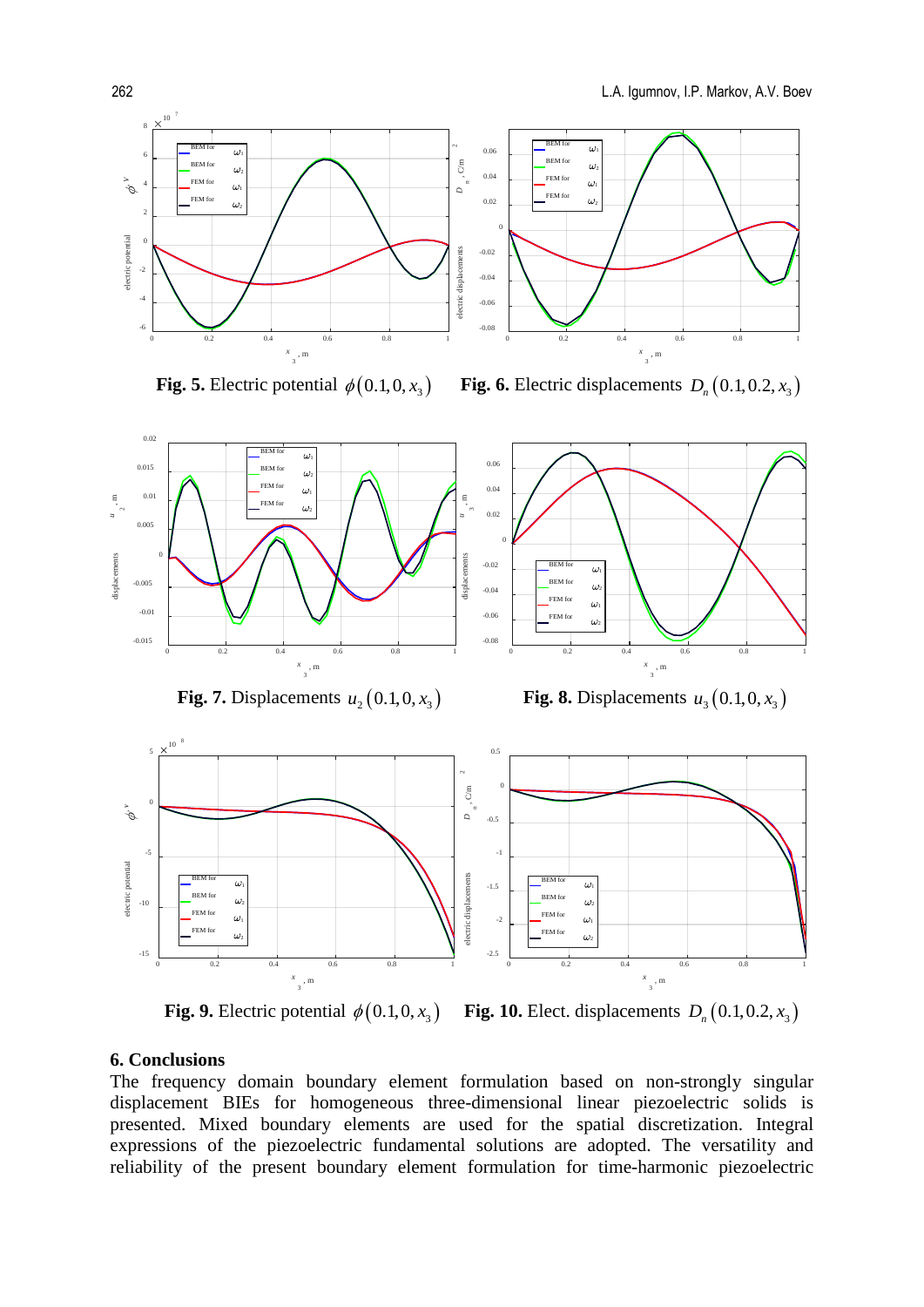analysis is demonstrated by numerical examples. Obtained solutions show good agreement with the finite element results.

*Acknowledgements. The reported study was funded by Russian Foundation for Basic Research (RFBR), according to the research project No. 16-38-60097 mol\_а\_dk.*

## **References**

[1] Arroyo E, Badel A, Formosa F, Wu Y, Qiu J. Comparison of electromagnetic and piezoelectric vibration energy harvesters: Model and experiments. *Sensors and Actuators A: Physical*. 2012;183: 148-156. Available from: doi.org/10.1016/j.sna.2012.04.033.

[2] Erturk A, Inman D. Piezoelectric energy harvesting. Chichester: Wiley; 2011. Available from: doi.org/10.1002/9781119991151.

[3] Siddique A, Mahmud S, Heyst B. A comprehensive review on vibration based micro power generators using electromagnetic and piezoelectric transducer mechanisms. *Energy Conversion and Management.* 2015;106: 728-747. Available from: doi.org/10.1016/j.enconman.2015.09.071.

[4] Trolier-McKinstry S, Muralt P. Thin Film Piezoelectrics for MEMS. *Journal of Electroceramics*. 2004;12(1/2): 7-17. Available from: doi.org/10.1023/b:jecr.0000033998.72845.51.

[5] Smith G, Pulskamp J, Sanchez L, Potrepka D, Proie R, Ivanov T et al. PZT-Based Piezoelectric MEMS Technology. *Journal of the American Ceramic Society*. 2012;95(6): 1777-1792. Available from: doi.org/10.1111/j.1551-2916.2012.05155.x.

[6] Barnett D, Lothe J. Dislocations and line charges in anisotropic piezoelectric insulators. *physica status solidi (b)*. 1975;67(1): 105-111. Available from: doi.org/10.1002/pssb.2220670108.

[7] Ting T. The three-dimensional elastostatic Green's function for general anisotropic linear elastic solids. *The Quarterly Journal of Mechanics and Applied Mathematics*. 1997;50(3): 407-426. Available from: doi.org/10.1093/qjmam/50.3.407.

[8] Wu K. Generalization of the Stroh Formalism to 3-Dimensional Anisotropic Elasticity. *Journal of Elasticity*. 1998;51(3): 213-225. Available from: doi.org/10.1023/a:1007523219357.

[9] Nakamura G, Tanuma K. A formula for the fundamental solution of anisotropic elasticity. *The Quarterly Journal of Mechanics and Applied Mathematics*. 1997;50(2): 179-194. Available from: doi.org/10.1093/qjmam/50.2.179.

[10] Pan E, Tonon F. Three-dimensional Green's functions in anisotropic piezoelectric solids. *International Journal of Solids and Structures*. 2000;37(6): 943-958. Available from: doi.org/10.1016/s0020-7683(99)00073-6.

[11] Wang C, Zhang C. 3-D and 2-D Dynamic Green's functions and time-domain BIEs for piezoelectric solids. *Engineering Analysis with Boundary Elements*. 2005;29(5): 454-465. Available from: doi.org/10.1016/j.enganabound.2005.01.006.

[12] Shiah Y, Tan C, Wang C. Efficient computation of the Green's function and its derivatives for three-dimensional anisotropic elasticity in BEM analysis. *Engineering Analysis with Boundary Elements*. 2012;36(12): 1746-1755. Available from: doi.org/10.1016/j.enganabound.2012.05.008.

[13] Xie L, Zhang C, Hwu C, Sladek J, Sladek V. On two accurate methods for computing 3D Green׳s function and its first and second derivatives in piezoelectricity. *Engineering Analysis with Boundary Elements*. 2015;61: 183-193. Available from: doi.org/10.1016/j.enganabound.2015.07.014.

[14] Hill L, Farris T. Three-Dimensional Piezoelectric Boundary Element Method. *AIAA Journal*. 1998;36(1): 102-108. Available from: doi.org/10.2514/2.358.